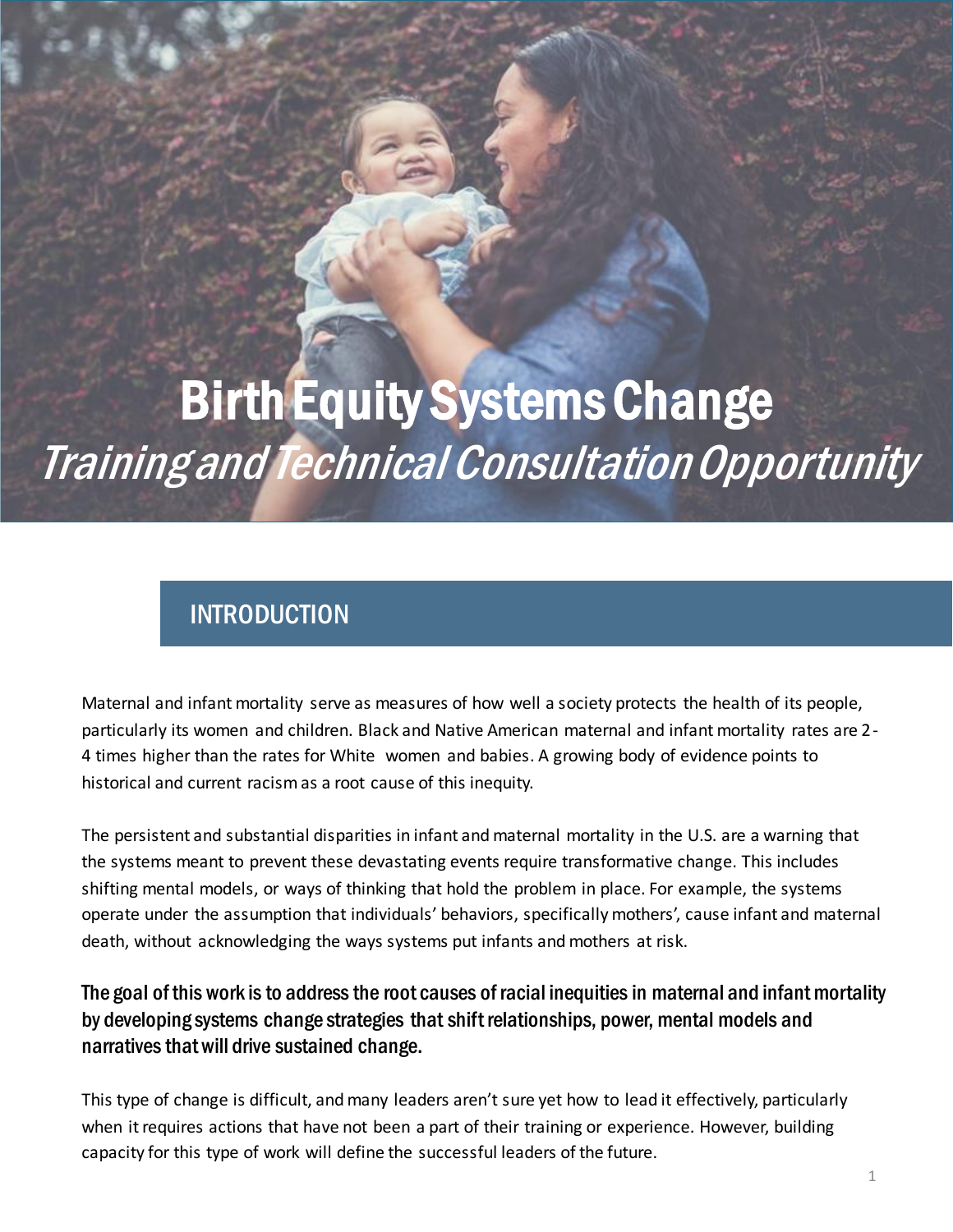## ACHIEVING BIRTH EQUITY THROUGH SYSTEMS TRANSFORMATION

Michigan Public Health Institute's (MPHI) Achieving Birth Equity through Systems Transformation (ABEST) project, funded by the Michigan Health Endowment Fund, seeks to disrupt racial inequities in maternal and infant mortality by building knowledge of root causes and capacity for systems change among leaders and developing specific, actionable strategies to challenge the status quo in government and communities. Building a critical mass of informed and passionate community and system leaders can drive change that addresses root causes, including racism. Through this project, partners will not only develop important skills and capacities for addressing complex problems, but will develop a concrete strategy for transformative change.

The ABEST project will select two communities to partner with to build capacity for transformative systems change to address inequities for African Americans and Native Americans. The teams will include cross-sector community and systems leaders. Each community will receive expert training and technical consultation to develop Roadmaps for Systems Change provided locally. Up to \$5,000 will be available to each community to support participation in the project (e.g., travel to local meetings, stipend for local coordinator).

| <b>ACTIVITY</b>                                                                                                                                                   | <b>PARTNER</b>                                             | <b>TIMEFRAME</b>      |
|-------------------------------------------------------------------------------------------------------------------------------------------------------------------|------------------------------------------------------------|-----------------------|
| Kick-off meeting with the ABEST project team to lay the<br>groundwork for the project                                                                             | <b>MPHI</b>                                                | October 2019          |
| Support in reviewing data from an equity perspective to assess<br>their community's birth equity status and the main factors<br>contributing to racial inequities | <b>MPHI</b>                                                | Fall/Winter 2019      |
| Two-day workshop on health equity, social justice, and root<br>causes of birth inequities                                                                         | <b>MPHI</b> Center for<br><b>Health Equity</b><br>Practice | Winter 2020           |
| Half-day workshop on interconnected systems contributing to<br>structural racism and the importance of working across sectors                                     | Bayard P. Love                                             | Winter 2020           |
| One-day workshop on leading systems change for birth equity<br>by increasing understanding of and capacity for systems<br>change work                             | Health<br>Resources in<br>Action                           | Spring 2020           |
| Six months of expert, tailored consultation and thought<br>partnership to fine tune specific, actionable strategies                                               | MPHI Center for<br>Healthy<br>Communities                  | Spring/Summer<br>2020 |

#### From October 2019 to September 2020, community partners will receive: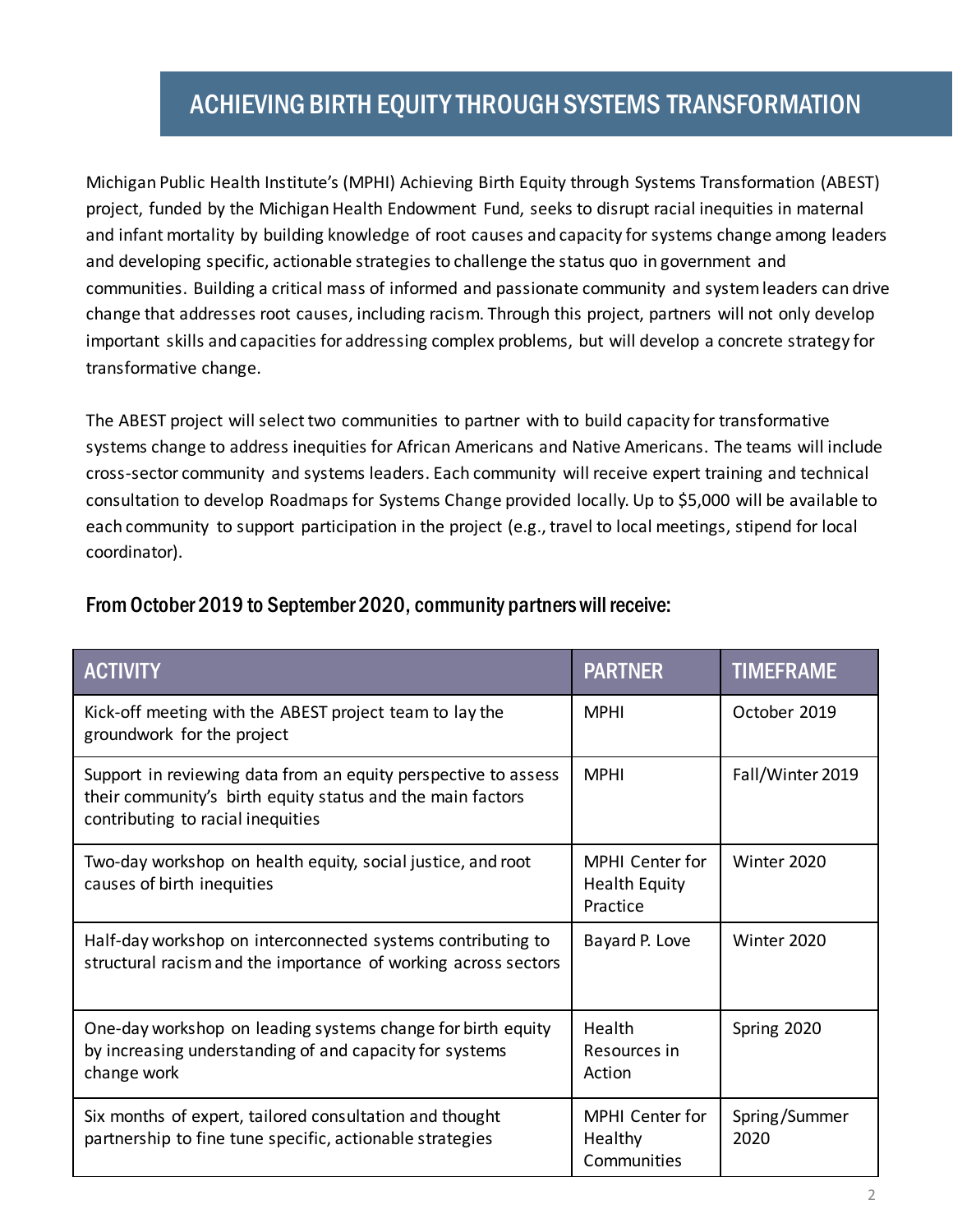## CRITERIA FOR COMMUNITY PARTNERS

In order to meet the goals of the ABEST project, the following essential criteria for selecting our two community partners will be used:

- Readiness to address the root causes (e.g., racism, sexism)
- Focus on addressing inequities for African Americans and/or Native Americans
- Potential for buy-in and active involvement of both community and systems leaders
- Prior experience with (or willingness to engage in) cross-sector collaboration
- Leadership team members that authentically represent the community being served
- Commitment to implement and sustain efforts long-term



Register for the July 18 webinar [here](https://mphi-chc.webex.com/mphi-chc/j.php?RGID=rb0757ec899ac3c6aa55bbe4bceeda54e) Letters of interest should be submitted to itorres@mphi.org

*Note: participation in this project positions community teams to be competitive for implementation funds that may be made available in 2020. It will also make participants more competitive in response to other funding opportunities that focus on health inequities.*